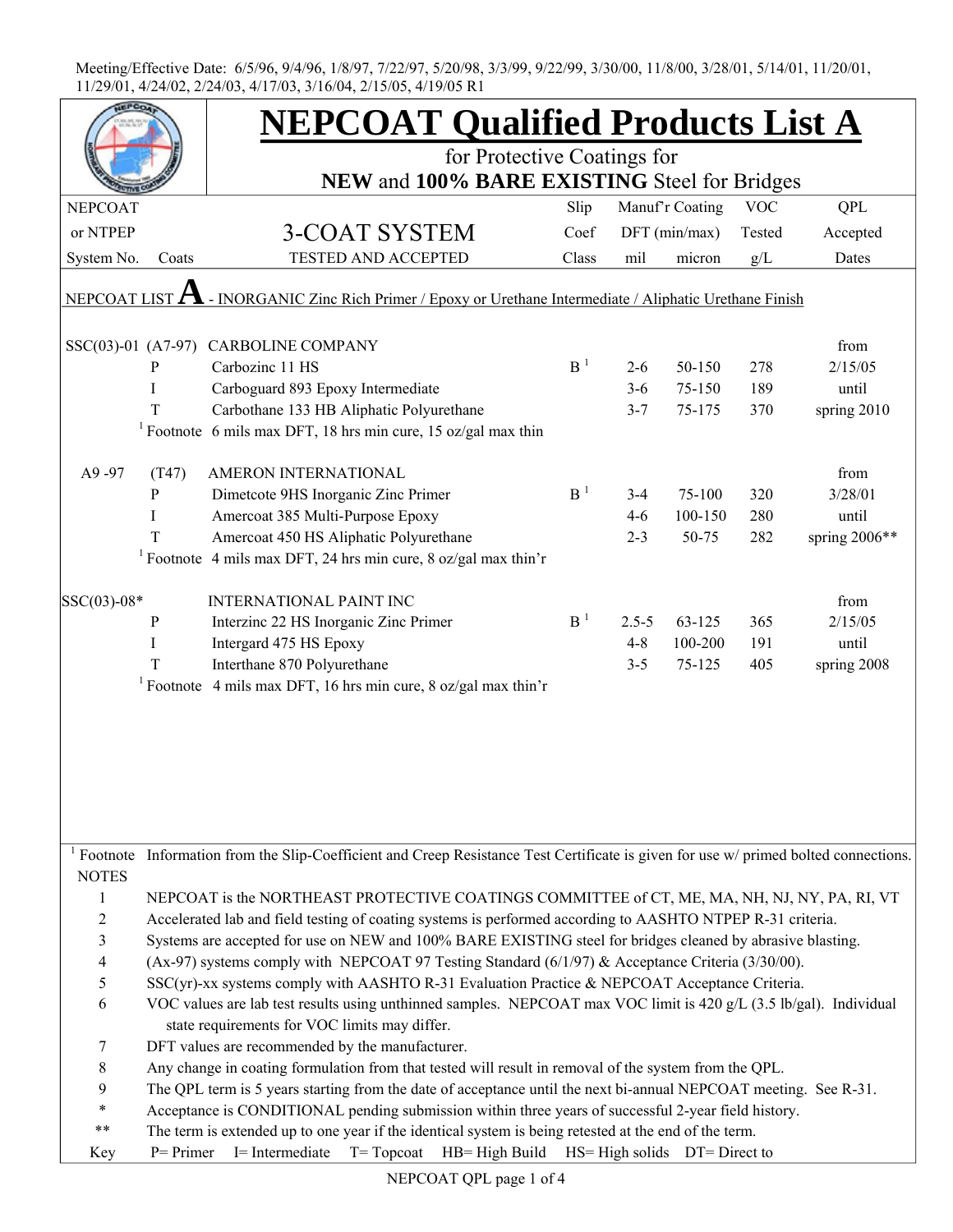|                    |                                                                                                                  | <b>NEPCOAT Qualified Products List B</b>                                                                                                         |                |          |                 |            |                 |  |  |
|--------------------|------------------------------------------------------------------------------------------------------------------|--------------------------------------------------------------------------------------------------------------------------------------------------|----------------|----------|-----------------|------------|-----------------|--|--|
|                    |                                                                                                                  | for Protective Coatings for                                                                                                                      |                |          |                 |            |                 |  |  |
|                    |                                                                                                                  | NEW and 100% BARE EXISTING Steel for Bridges                                                                                                     |                |          |                 |            |                 |  |  |
| <b>NEPCOAT</b>     |                                                                                                                  |                                                                                                                                                  | Slip           |          | Manuf'r Coating | <b>VOC</b> | QPL             |  |  |
| or NTPEP           |                                                                                                                  | 3-COAT SYSTEM                                                                                                                                    | Coef           |          | DFT (min/max)   | Tested     | Accepted        |  |  |
| System No.         | Coats                                                                                                            | <b>TESTED AND ACCEPTED</b>                                                                                                                       | Class          | mil      | micron          | g/L        | Dates           |  |  |
| <b>NEPCOAT LIS</b> |                                                                                                                  | - ORGANIC Zinc Rich Primer / Epoxy or Urethane Intermediate / Aliphatic Urethane Finish                                                          |                |          |                 |            |                 |  |  |
|                    |                                                                                                                  |                                                                                                                                                  |                |          |                 |            |                 |  |  |
| SSC(03)-02 (B7-97) |                                                                                                                  | CARBOLINE COMPANY                                                                                                                                |                |          |                 |            | from            |  |  |
|                    | P                                                                                                                | Carbozinc 859 Zinc Rich Epoxy Primer                                                                                                             | B <sup>1</sup> | $3 - 10$ | 75-225          | 326        | 2/15/05         |  |  |
|                    | T                                                                                                                | Carboguard 888 Epoxy Intermediate                                                                                                                |                | $3 - 10$ | 75-225          | 331        | until           |  |  |
|                    | T                                                                                                                | Carbothane 133 HB Aliphatic Polyurethane                                                                                                         |                | $3 - 7$  | 75-175          | 370        | spring 2010     |  |  |
|                    |                                                                                                                  | <sup>1</sup> Footnote 6 mils max DFT, 4 days min cure, $10\%$ vol max thin                                                                       |                |          |                 |            |                 |  |  |
| B9-97              | (T45)                                                                                                            | SHERWIN WILLIAMS COMPANY                                                                                                                         |                |          |                 |            | from            |  |  |
|                    | P                                                                                                                | Zinc Clad III HS Organic Zinc Rich Primer                                                                                                        | B <sup>1</sup> | $3 - 5$  | $75 - 125$      | 330        | 3/28/01         |  |  |
|                    | I                                                                                                                | Macropoxy 646 Fast Cure Epoxy                                                                                                                    |                | $5 - 10$ | 125-250         | 230        | until mtg.      |  |  |
|                    | T                                                                                                                | Acrolon 218 HS Acrylic Polyurethane                                                                                                              |                | $3-6$    | 75-150          | 300        | spring $2006**$ |  |  |
|                    |                                                                                                                  | <sup>1</sup> Footnote 5 mils max DFT, 7 days min cure, $10\%$ vol max thin                                                                       |                |          |                 |            |                 |  |  |
| $ SSC(03)-11*$     |                                                                                                                  | PPG INDUSTRIES                                                                                                                                   |                |          |                 |            | from            |  |  |
|                    | $\mathbf P$                                                                                                      | Aquapon® Zinc Rich Primer 97-670                                                                                                                 | B <sup>1</sup> | $3-4$    | 76-102          | 383        | 2/15/05         |  |  |
|                    | $\rm I$                                                                                                          | Pitt-Guard® DT Rust Epoxy 97-946                                                                                                                 |                | $4 - 7$  | 102-178         | 241        | until           |  |  |
|                    | T                                                                                                                | Pitthane® HB Urethane Enamel 95-8800                                                                                                             |                | $2 - 5$  | 51-127          | 267        | spring 2008     |  |  |
|                    |                                                                                                                  | <sup>1</sup> Footnote 4 mils max DFT, 24 hrs min cure                                                                                            |                |          |                 |            |                 |  |  |
|                    |                                                                                                                  | <b>INTERNATIONAL PAINT INC</b>                                                                                                                   |                |          |                 |            | from            |  |  |
| $ SSC(03)-12*$     |                                                                                                                  |                                                                                                                                                  |                |          | 50-75           | 364        |                 |  |  |
|                    | P                                                                                                                | Interzinc 52 Organic Zinc                                                                                                                        | Ø              | $2 - 3$  | 100-200         | 191        | 2/15/05         |  |  |
|                    | I                                                                                                                | Intergard 475 HS Epoxy                                                                                                                           |                | $4 - 8$  |                 |            | until           |  |  |
|                    | T                                                                                                                | Interfine 979 Polysiloxane                                                                                                                       |                | $3 - 6$  | 75-150          | 206        | spring 2008     |  |  |
|                    |                                                                                                                  | $\varnothing$ Footnote The test was delayed - results are coming later                                                                           |                |          |                 |            |                 |  |  |
| <b>NOTES</b>       |                                                                                                                  | <sup>1</sup> Footnote Information from the Slip-Coefficient and Creep Resistance Test Certificate is given for use w/ primed bolted connections. |                |          |                 |            |                 |  |  |
| $\mathbf{1}$       |                                                                                                                  | NEPCOAT is the NORTHEAST PROTECTIVE COATINGS COMMITTEE of CT, ME, MA, NH, NJ, NY, PA, RI, VT                                                     |                |          |                 |            |                 |  |  |
| $\boldsymbol{2}$   |                                                                                                                  | Accelerated lab and field testing of coating systems is performed according to AASHTO NTPEP R-31 criteria.                                       |                |          |                 |            |                 |  |  |
| $\mathfrak{Z}$     |                                                                                                                  | Systems are accepted for use on NEW and 100% BARE EXISTING steel for bridges cleaned by abrasive blasting.                                       |                |          |                 |            |                 |  |  |
| $\overline{4}$     |                                                                                                                  | (Ax-97) systems comply with NEPCOAT 97 Testing Standard (6/1/97) & Acceptance Criteria (3/30/00).                                                |                |          |                 |            |                 |  |  |
| 5                  | SSC(yr)-xx systems comply with AASHTO R-31 Evaluation Practice & NEPCOAT Acceptance Criteria.                    |                                                                                                                                                  |                |          |                 |            |                 |  |  |
| 6                  |                                                                                                                  | VOC values are lab test results using unthinned samples. NEPCOAT max VOC limit is 420 g/L (3.5 lb/gal). Individual                               |                |          |                 |            |                 |  |  |
|                    |                                                                                                                  | state requirements for VOC limits may differ.                                                                                                    |                |          |                 |            |                 |  |  |
| 7                  | DFT values are recommended by the manufacturer.                                                                  |                                                                                                                                                  |                |          |                 |            |                 |  |  |
| $8\,$              | Any change in coating formulation from that tested will result in removal of the system from the QPL.            |                                                                                                                                                  |                |          |                 |            |                 |  |  |
| 9                  | The QPL term is 5 years starting from the date of acceptance until the next bi-annual NEPCOAT meeting. See R-31. |                                                                                                                                                  |                |          |                 |            |                 |  |  |
| $\ast$             | Acceptance is CONDITIONAL pending submission within three years of successful 2-year field history.              |                                                                                                                                                  |                |          |                 |            |                 |  |  |
| $***$              |                                                                                                                  | The term is extended up to one year if the identical system is being retested at the end of the term.                                            |                |          |                 |            |                 |  |  |
| Key                | I= Intermediate T= Topcoat HB= High Build HS= High solids DT= Direct to<br>$P = Primer$                          |                                                                                                                                                  |                |          |                 |            |                 |  |  |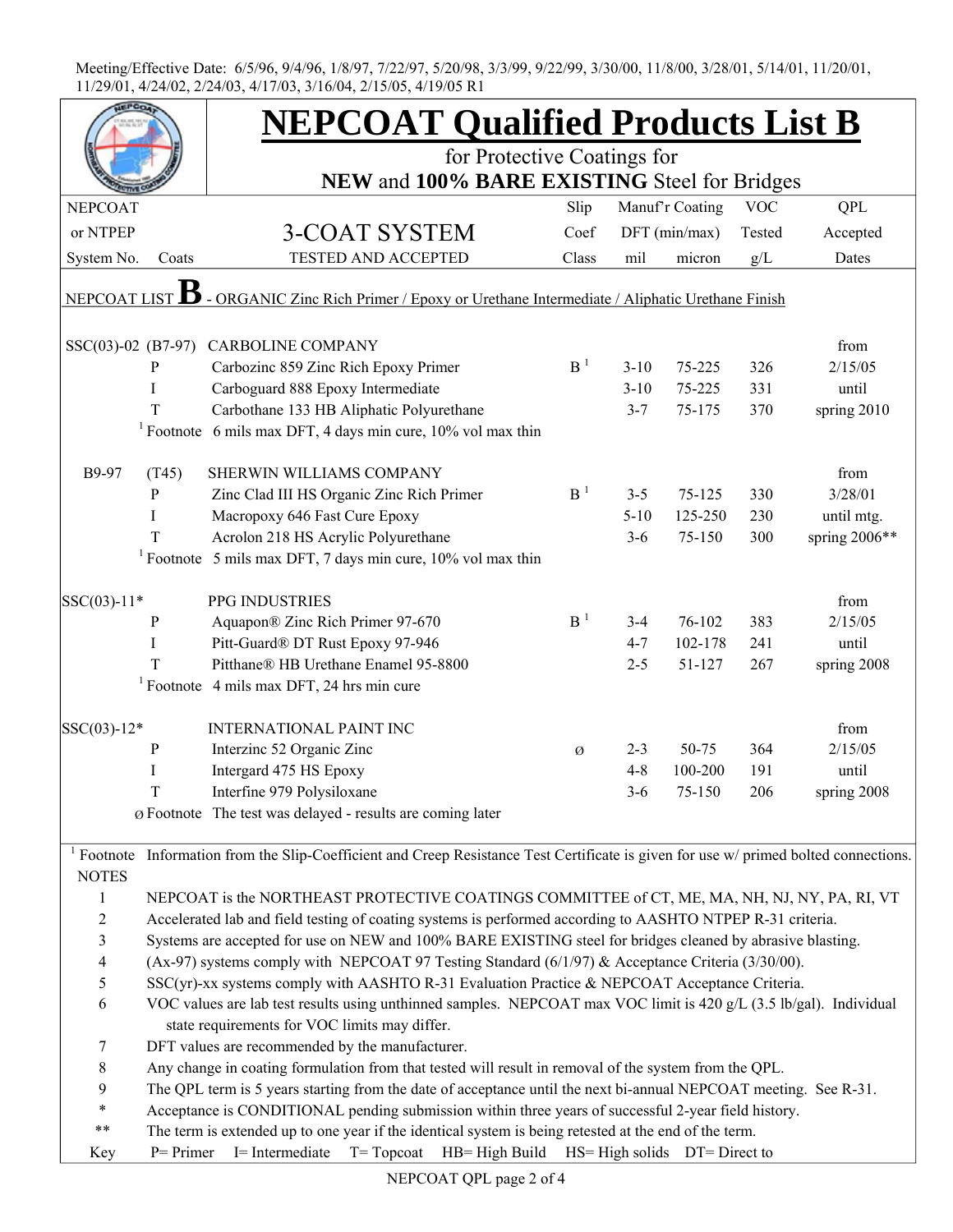|                |                                                                                                                  | <b>NEPCOAT Qualified Products List C</b>                                                                                            |                |           |                 |            |             |  |  |
|----------------|------------------------------------------------------------------------------------------------------------------|-------------------------------------------------------------------------------------------------------------------------------------|----------------|-----------|-----------------|------------|-------------|--|--|
|                |                                                                                                                  | for Protective Coatings for                                                                                                         |                |           |                 |            |             |  |  |
|                |                                                                                                                  | NEW and 100% BARE EXISTING Steel for Bridges                                                                                        |                |           |                 |            |             |  |  |
| <b>NEPCOAT</b> |                                                                                                                  |                                                                                                                                     | Slip           |           | Manuf'r Coating | <b>VOC</b> | QPL         |  |  |
| or NTPEP       |                                                                                                                  | 2-COAT SYSTEM 10                                                                                                                    | Coef           |           | $DFT$ (min/max) | Tested     | Accepted    |  |  |
| System No.     | Coats                                                                                                            | <b>TESTED AND ACCEPTED</b>                                                                                                          | Class          | mil       | micron          | g/L        | Dates       |  |  |
| NEPCOAT LIST   |                                                                                                                  | - ORGANIC Zinc Rich Primer / ----- / Topcoat                                                                                        |                |           |                 |            |             |  |  |
| $ SSC(02)-04*$ |                                                                                                                  | SHERWIN WILLIAMS COMPANY                                                                                                            |                |           |                 |            | from        |  |  |
|                | ${\bf P}$                                                                                                        | Corothane I Galva-Pac One Pack Zinc Primer                                                                                          | B <sup>1</sup> | $3.5 - 4$ | 90-100          | 298        | 4/19/05     |  |  |
|                | $\mathbf I$                                                                                                      |                                                                                                                                     |                | ---       |                 | $---$      | until       |  |  |
|                | T                                                                                                                | Fast-Clad DOT Urethane                                                                                                              |                | $6-9$     | 150-225         | 263        | spring 2008 |  |  |
|                |                                                                                                                  | <sup>1</sup> Footnote 4 mils max DFT, 24 hrs min cure                                                                               |                |           |                 |            |             |  |  |
|                |                                                                                                                  |                                                                                                                                     |                |           |                 |            |             |  |  |
|                |                                                                                                                  |                                                                                                                                     |                |           |                 |            |             |  |  |
|                |                                                                                                                  |                                                                                                                                     |                |           |                 |            |             |  |  |
|                |                                                                                                                  |                                                                                                                                     |                |           |                 |            |             |  |  |
|                |                                                                                                                  |                                                                                                                                     |                |           |                 |            |             |  |  |
|                |                                                                                                                  |                                                                                                                                     |                |           |                 |            |             |  |  |
|                |                                                                                                                  |                                                                                                                                     |                |           |                 |            |             |  |  |
|                |                                                                                                                  |                                                                                                                                     |                |           |                 |            |             |  |  |
|                |                                                                                                                  |                                                                                                                                     |                |           |                 |            |             |  |  |
|                |                                                                                                                  |                                                                                                                                     |                |           |                 |            |             |  |  |
|                |                                                                                                                  |                                                                                                                                     |                |           |                 |            |             |  |  |
|                |                                                                                                                  |                                                                                                                                     |                |           |                 |            |             |  |  |
|                |                                                                                                                  |                                                                                                                                     |                |           |                 |            |             |  |  |
|                |                                                                                                                  |                                                                                                                                     |                |           |                 |            |             |  |  |
|                |                                                                                                                  |                                                                                                                                     |                |           |                 |            |             |  |  |
|                |                                                                                                                  |                                                                                                                                     |                |           |                 |            |             |  |  |
|                |                                                                                                                  |                                                                                                                                     |                |           |                 |            |             |  |  |
|                |                                                                                                                  |                                                                                                                                     |                |           |                 |            |             |  |  |
|                |                                                                                                                  | Footnote Information from the Slip-Coefficient and Creep Resistance Test Certificate is given for use w/ primed bolted connections. |                |           |                 |            |             |  |  |
| <b>NOTES</b>   |                                                                                                                  |                                                                                                                                     |                |           |                 |            |             |  |  |
| $\mathbf{1}$   |                                                                                                                  | NEPCOAT is the NORTHEAST PROTECTIVE COATINGS COMMITTEE of CT, ME, MA, NH, NJ, NY, PA, RI, VT                                        |                |           |                 |            |             |  |  |
| $\overline{c}$ | Accelerated lab and field testing of coating systems is performed according to AASHTO NTPEP R-31 criteria.       |                                                                                                                                     |                |           |                 |            |             |  |  |
| 3              | Systems are accepted for use on NEW and 100% BARE EXISTING steel for bridges cleaned by abrasive blasting.       |                                                                                                                                     |                |           |                 |            |             |  |  |
| 4              | (Ax-97) systems comply with NEPCOAT 97 Testing Standard (6/1/97) & Acceptance Criteria (3/30/00).                |                                                                                                                                     |                |           |                 |            |             |  |  |
| 5              | $SSC(yr)$ -xx systems comply with AASHTO R-31 Evaluation Practice & NEPCOAT Acceptance Criteria.                 |                                                                                                                                     |                |           |                 |            |             |  |  |
| 6              |                                                                                                                  | VOC values are lab test results using unthinned samples. NEPCOAT max VOC limit is 420 g/L (3.5 lb/gal). Individual                  |                |           |                 |            |             |  |  |
|                |                                                                                                                  | state requirements for VOC limits may differ.                                                                                       |                |           |                 |            |             |  |  |
| 7              |                                                                                                                  | DFT values are recommended by the manufacturer.                                                                                     |                |           |                 |            |             |  |  |
| 8              | Any change in coating formulation from that tested will result in removal of the system from the QPL.            |                                                                                                                                     |                |           |                 |            |             |  |  |
| 9              | The QPL term is 5 years starting from the date of acceptance until the next bi-annual NEPCOAT meeting. See R-31. |                                                                                                                                     |                |           |                 |            |             |  |  |
| 10             | A two-coat system shall have a min. total 9 mils DFT and meet all other R-31 requirements.                       |                                                                                                                                     |                |           |                 |            |             |  |  |
| $\ast$         |                                                                                                                  | Acceptance is CONDITIONAL pending submission within three years of successful 2-year field history.                                 |                |           |                 |            |             |  |  |
| $***$          |                                                                                                                  | The term is extended up to one year if the identical system is being retested at the end of the term.                               |                |           |                 |            |             |  |  |
| Key            | $P = Primer$                                                                                                     | I= Intermediate<br>$T = Top coat$ $HB = High Build$ $HS = High solids$ $DT = Direct to$                                             |                |           |                 |            |             |  |  |